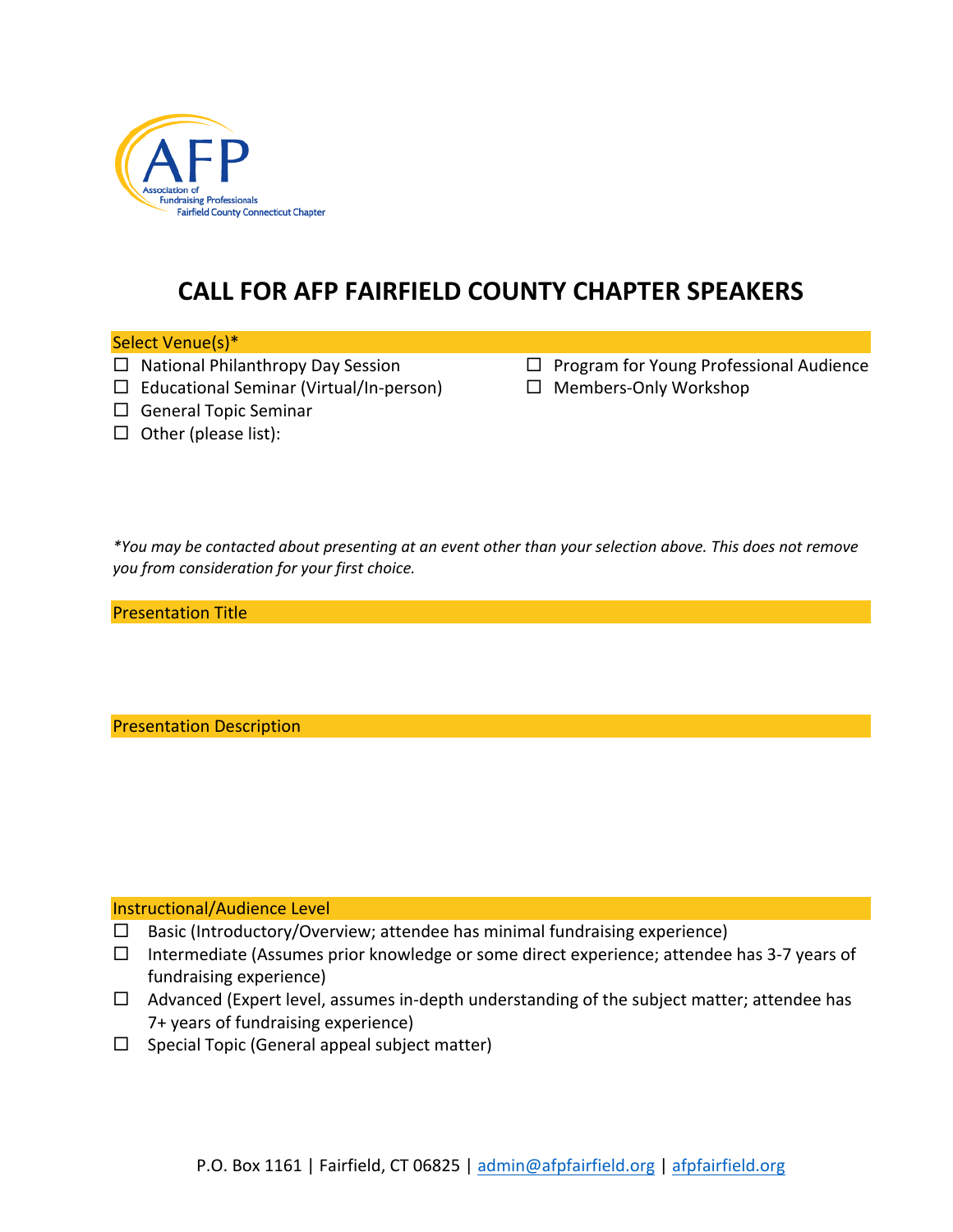Learning Objectives

Please list three to five bullet points of what attendees will be able to take away from the session.

# Topic Classification

Please check no more than 2

- $\Box$  Advanced Fundraising Techniques
- $\square$  Professional Growth/Career Services
- $\Box$  Corporate and Foundation Giving
- $\square$  Direct Response Marketing
- $\square$  Executive Leadership
- $\square$  Fundamentals
- $\square$  Major and Planned Gifts
- $\square$  Research
- □ Social Media/Technology
- $\square$  Special Events
- $\Box$  Other (please list):

#### Speaking References

Organization: Date of Presentation: Topic/Description: Contact: Phone/Email:

Organization: Date of Presentation: Topic/Description: Contact: Phone/Email:

Organization: Date of Presentation: Topic/Description: Contact: Phone/Email: